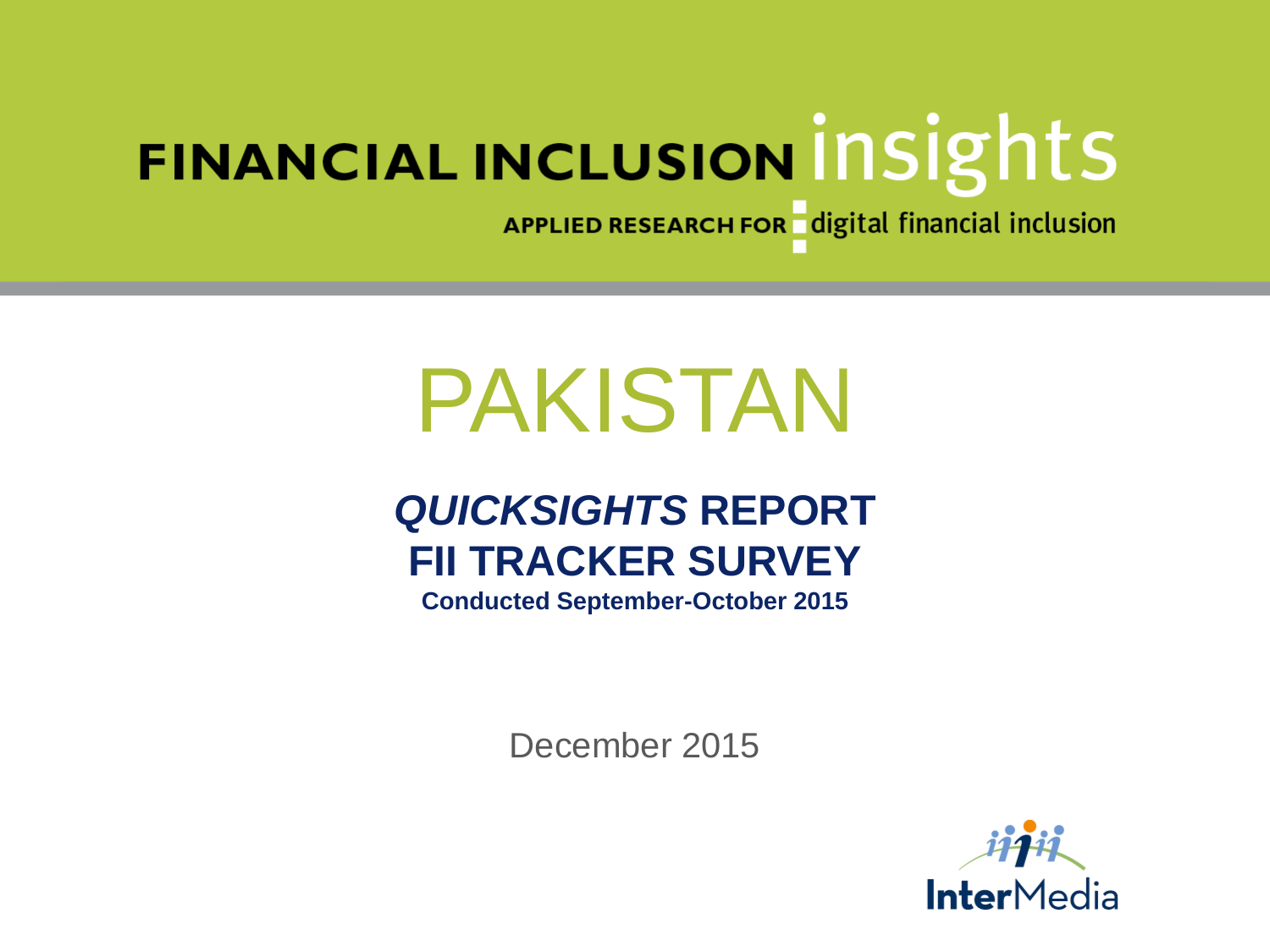APPLIED RESEARCH FOR digital financial inclusion

# **KEY DEFINITIONS**

- **Access** Access to a bank account or mobile money account means a respondent can use bank/mobile money services either via their own account or via an account of another person.
- **Active account holder** An individual who has a registered DFS account and has used it in the last 90 days.
- **Active user** An individual who has used any DFS for any type of transaction in the past 90 days via his/her own account or somebody else's account.
- **Adults with DFS access** Adults who either own a DFS account or have access to someone else's account.
- **Below the poverty line**  In this particular study, adults living on less than \$2.50 per day, as classified by the Grameen PPI.
- **Credit-only nonbank financial institutions –** Financial institutions that only offer loan disbursement services to their customers.
- **Digital financial services (DFS)** Financial services provided through an electronic platform (mobile phones, electronic cards, the internet, etc.). **For this particular study, digital financial services include bank services and mobile money services**.
- **Grameen Progress out of Poverty Index (PPI)**  A poverty measurement tool from the Grameen Foundation wherein a set of country-specific questions are used to compute the likelihood that a household is living below the poverty line.
- **Financially included –** Individuals who have registered for a financial service account with a full-service financial institution.
- **Full-service nonbank financial institutions –** Financial institutions that offer customers at least one of the following services: savings, money transfers, insurance or investments.
- **Mobile money (MM)**  $A$  service in which a mobile phone is used to access financial services.
- **Mobile-money value-added services –**Individually branded service products offered by mobile money providers in addition to or along with their basic mobile money services.
- **Registered active user** A person with a registered DFS account that has used it in the last 90 days.
- **Services beyond basic wallet** DFS transactions that go beyond simple deposits, withdrawals or money transfers.
- **Urban/rural**  Urban and rural persons are defined according to their residence in urban or rural areas as prescribed by the national bureau of statistics. 2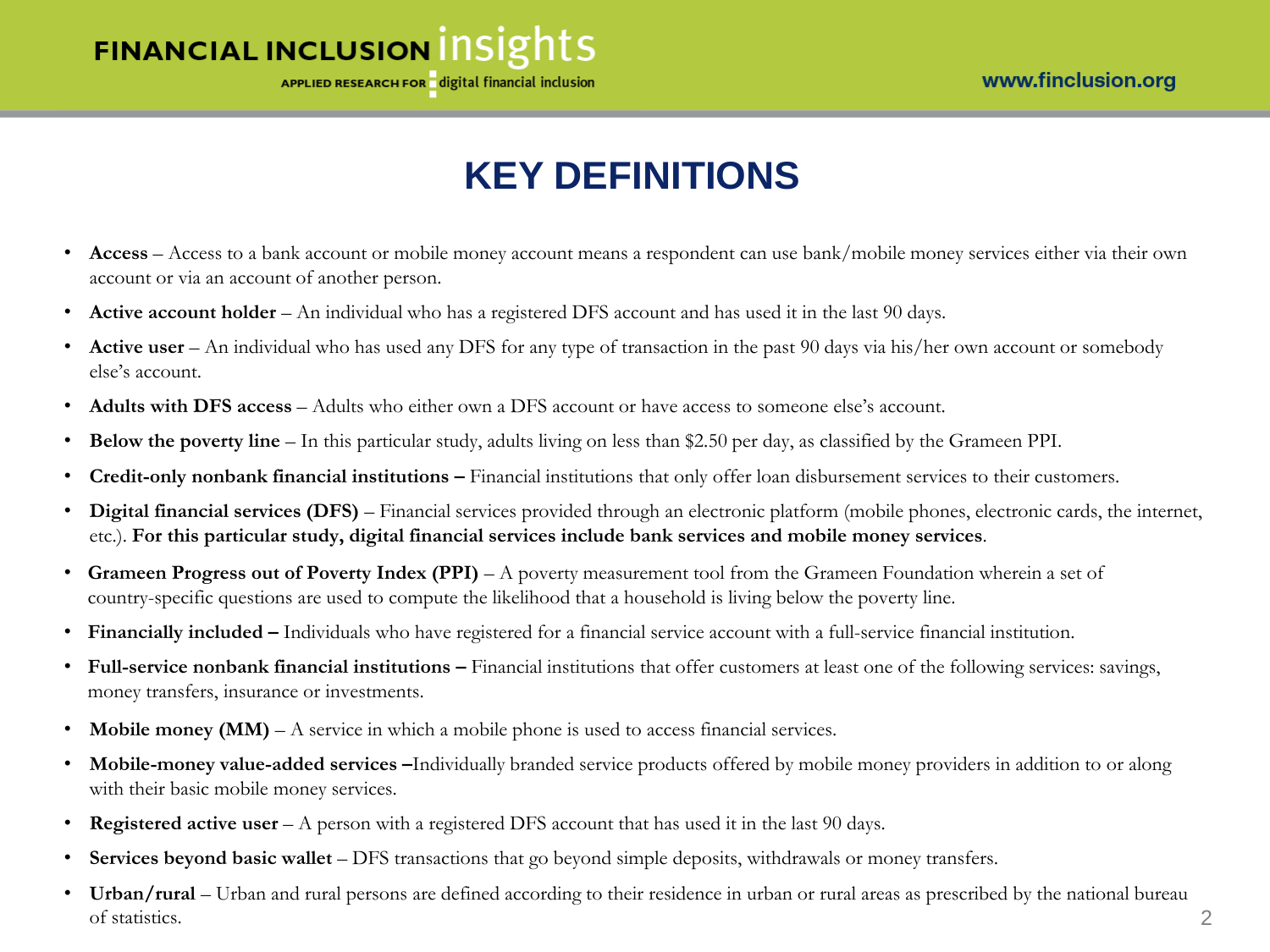#### www.finclusion.org

# **FINANCIAL INCLUSION INSIGHTS**

#### **PAKISTAN**

#### **Notable statistics**

- **Access to and use of financial services has grown slowly but steadily.**
	- o Growth in financial services use is confined to mobile money and nonbank financial institutions (NBFIs) – use grew by 1 percent each.
	- o Bank accounts remain the primary means of formal financial account ownership, but growth for banks remained static.
- **Mobile money users are becoming more active and using more advanced mobile money functions.** 
	- o Registered mobile money users vs. bank or NBFI registered users, are most likely to be active users (used in the previous 90 days).
	- o Use of advanced mobile money services, such as bill pay, is now more prevalent (37 percent in 2014 vs. 47 percent in 2015) among mobile money users.
- **Awareness and use of mobile-money value-added services are in their infancy.**
	- o Few adults (8 percent) are aware of these value-added services, such as Telenor's Khushaal Beema, a savings product that offers insurance.
	- o Less than 1 percent of Pakistani adults use these services; the most widely used service is Telenor Easy Pay, an online payment platform (0.6 percent of adults).

#### **2015: Registered financial services users\***

(Shown: Percentage of Pakistani adults, N=6,000)



\*Overlap representing those who have multiple kinds of financial accounts is not shown.

*Source: InterMedia Pakistan FII Tracker surveys Wave 2 (N=6,000, 15+) September-December 2014; Wave 3 (N=6,000, 15+), September-October 2015.*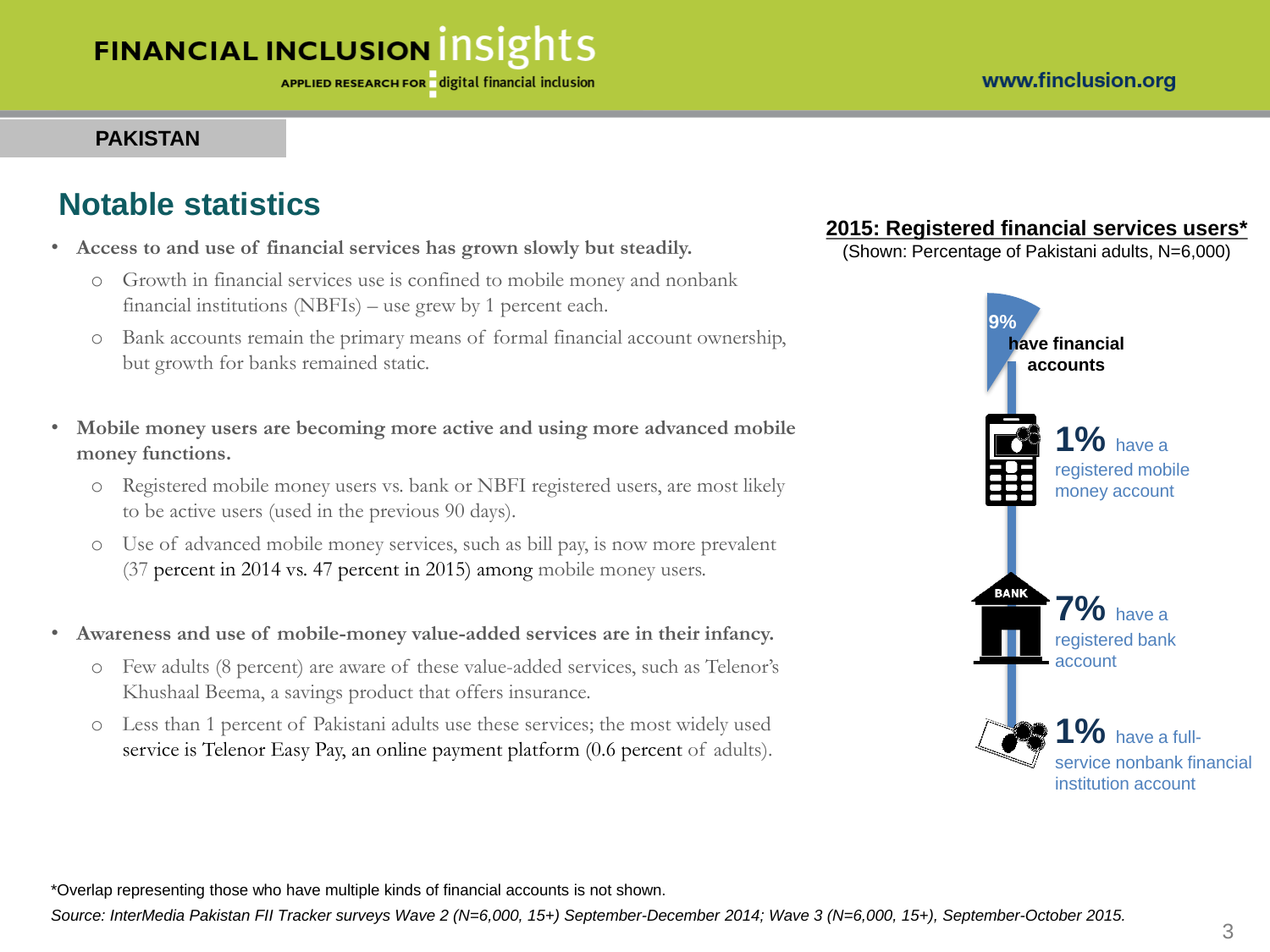APPLIED RESEARCH FOR digital financial inclusion

**PAKISTAN**

## **At-a-glance: There is slow and steady growth across almost all financial services indicators**



Types of account ownership are not mutually exclusive.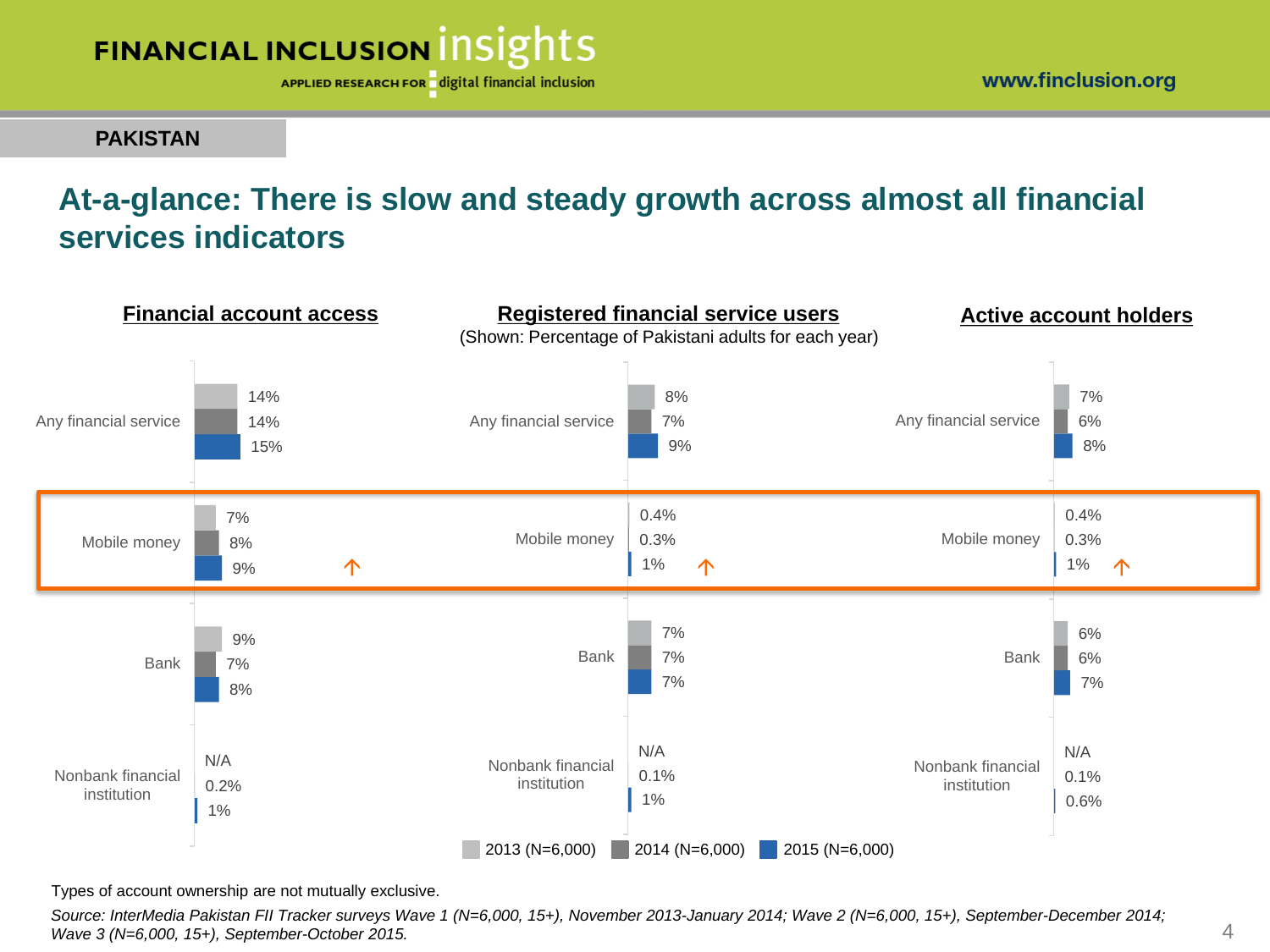APPLIED RESEARCH FOR digital financial inclusion

#### **PAKISTAN**

#### **FII Pakistan Tracker Survey details**

#### Survey Summary

- Annual, nationally representative survey  $(N=6,000)$  of Pakistani adults aged 15+
- Face-to-face interviews lasting, on average, 44 minutes
- Third survey (wave 3) conducted from  $9/03/2015$  to  $10/30/2015$
- Tracks trends and market developments in DFS based on the information gathered in the first survey, conducted in 2013, and second survey conducted in 2014

#### Data Collection

- Basic demographics and poverty measurement (Grameen Progress Out of Poverty Index)
- Access/use of mobile devices
- Access/use of mobile money
- Access/use of formal financial services (e.g., bank accounts)
- Access/use of semi-formal and informal financial services (e.g., MFIs, cooperatives, village savings groups)
- Financial literacy and preparedness
- General financial behaviors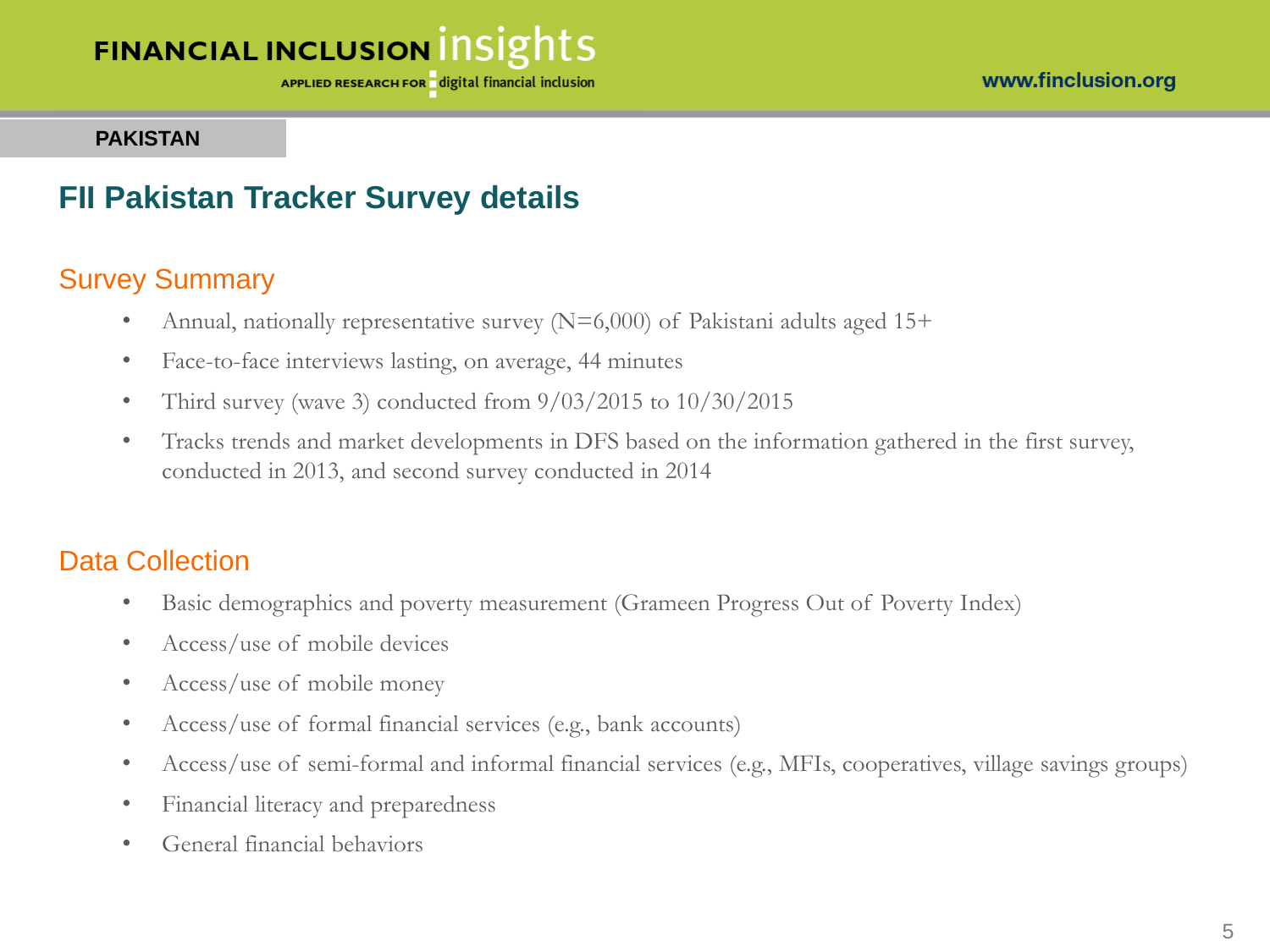APPLIED RESEARCH FOR digital financial inclusion

www.finclusion.org

#### **PAKISTAN**

## **Survey demographics**

|                                      | % of survey |                              | % of survey |
|--------------------------------------|-------------|------------------------------|-------------|
| Gender                               |             | Age                          |             |
| Male                                 | 53%         | $15 - 24$                    | 28%         |
| Female                               | 47%         | 25-34                        | 29%         |
| Geography                            |             | 35-44                        | 17%         |
| Urban                                | 34%         | 45-54                        | 15%         |
| Rural                                | 66%         | $55+$                        | 11%         |
| Income                               |             | Aptitude                     |             |
| Above the \$2.50/day<br>poverty line | 50%         | <b>Basic literacy</b>        | 65%         |
| Below the \$2.50/day<br>poverty line | 50%         | 95%<br><b>Basic numeracy</b> |             |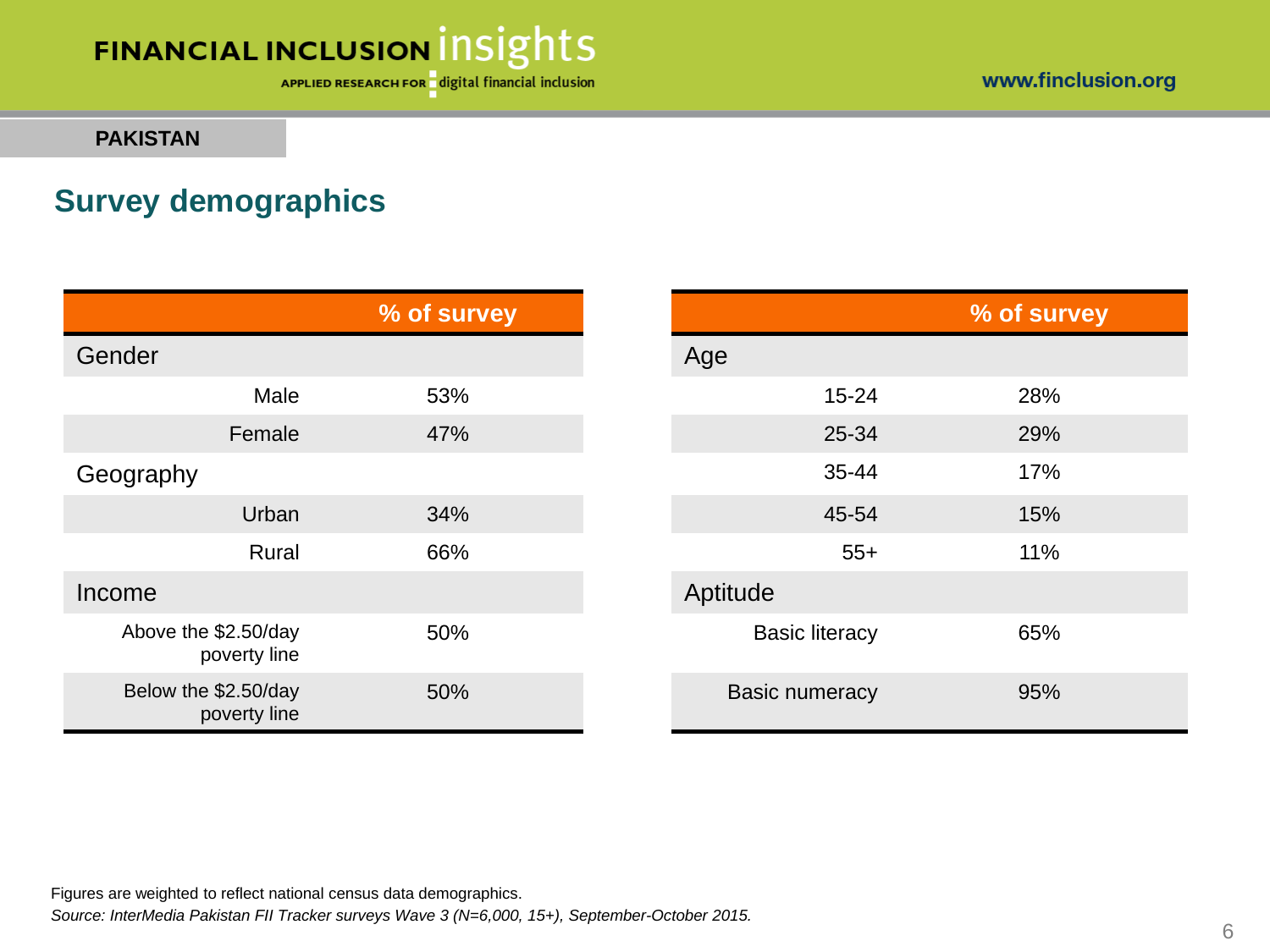

**PAKISTAN**

## **Steady increases in mobile money and nonbank financial institution use spurred small growth in the overall use of financial services**



\*NBFIs include post office accounts, committees and microfinance institutions.

Types of accounts are not mutually exclusive.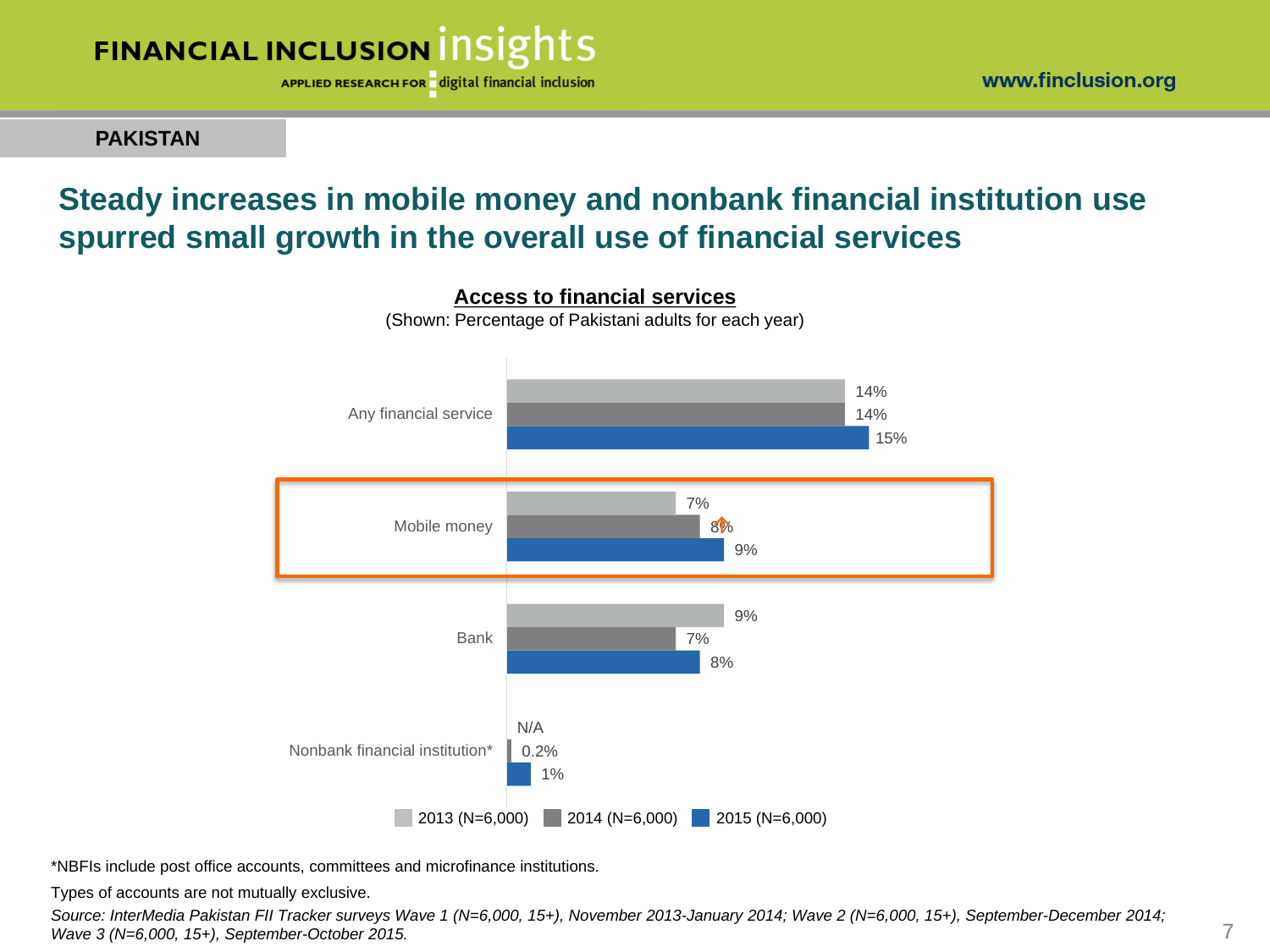

**PAKISTAN**

## **Minor increases across most services yielded a two-percent increase in registered financial service accounts**



**Registered financial service users**

(Shown: Percentage of Pakistani adults for each year)

Types of accounts are not mutually exclusive.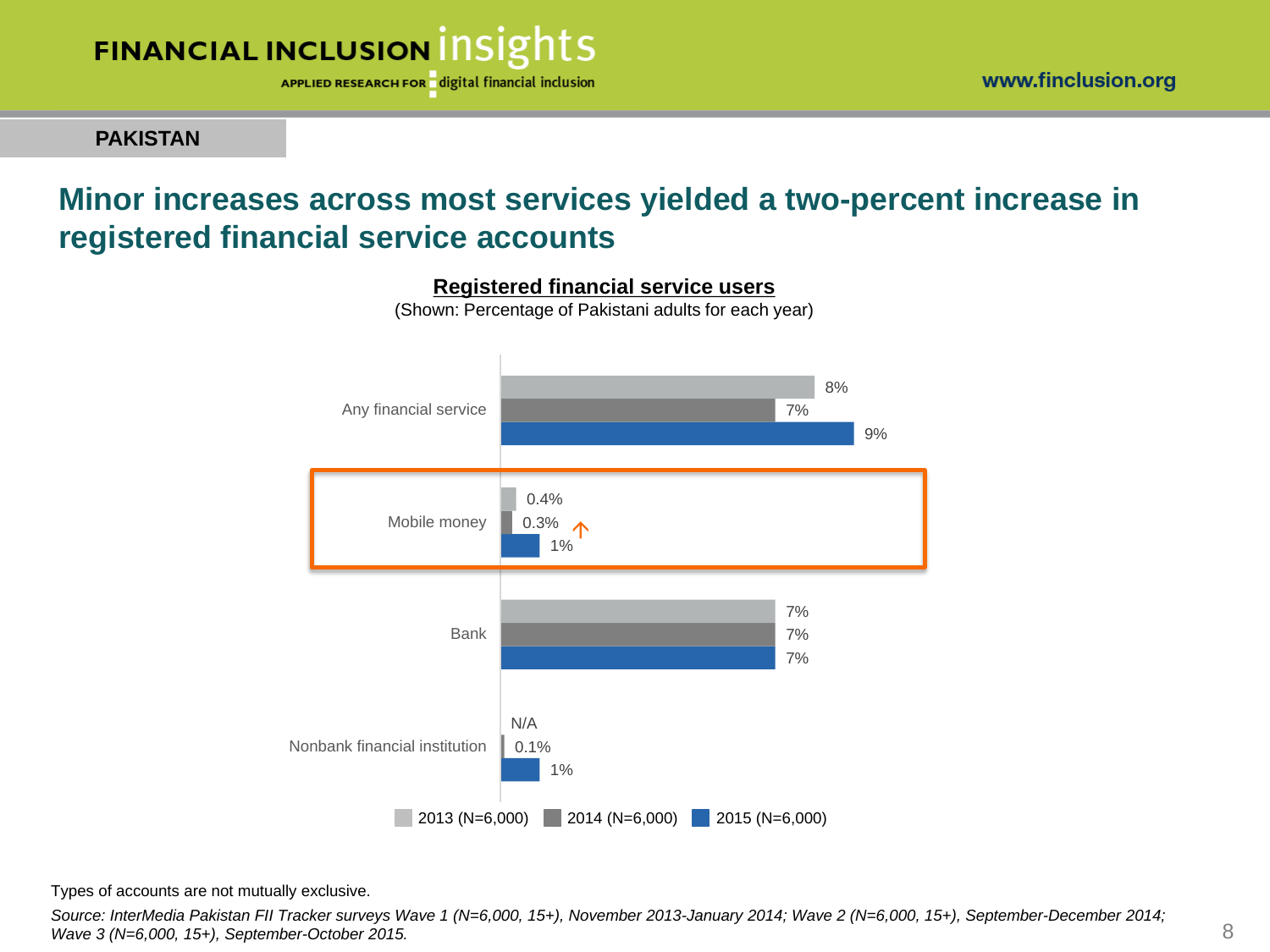

**PAKISTAN**

## **Most account holders are active users of their financial services, mobile money account holders are the most active**



\*A registered DFS account used in the last 90 days. Types of accounts are not mutually exclusive.

*Source: InterMedia Pakistan FII Tracker surveys Wave 1 (N=6,000, 15+), November 2013-January 2014; Wave 2 (N=6,000, 15+), September-December 2014; Wave 3 (N=6,000, 15+), September-October 2015.*

www.finclusion.org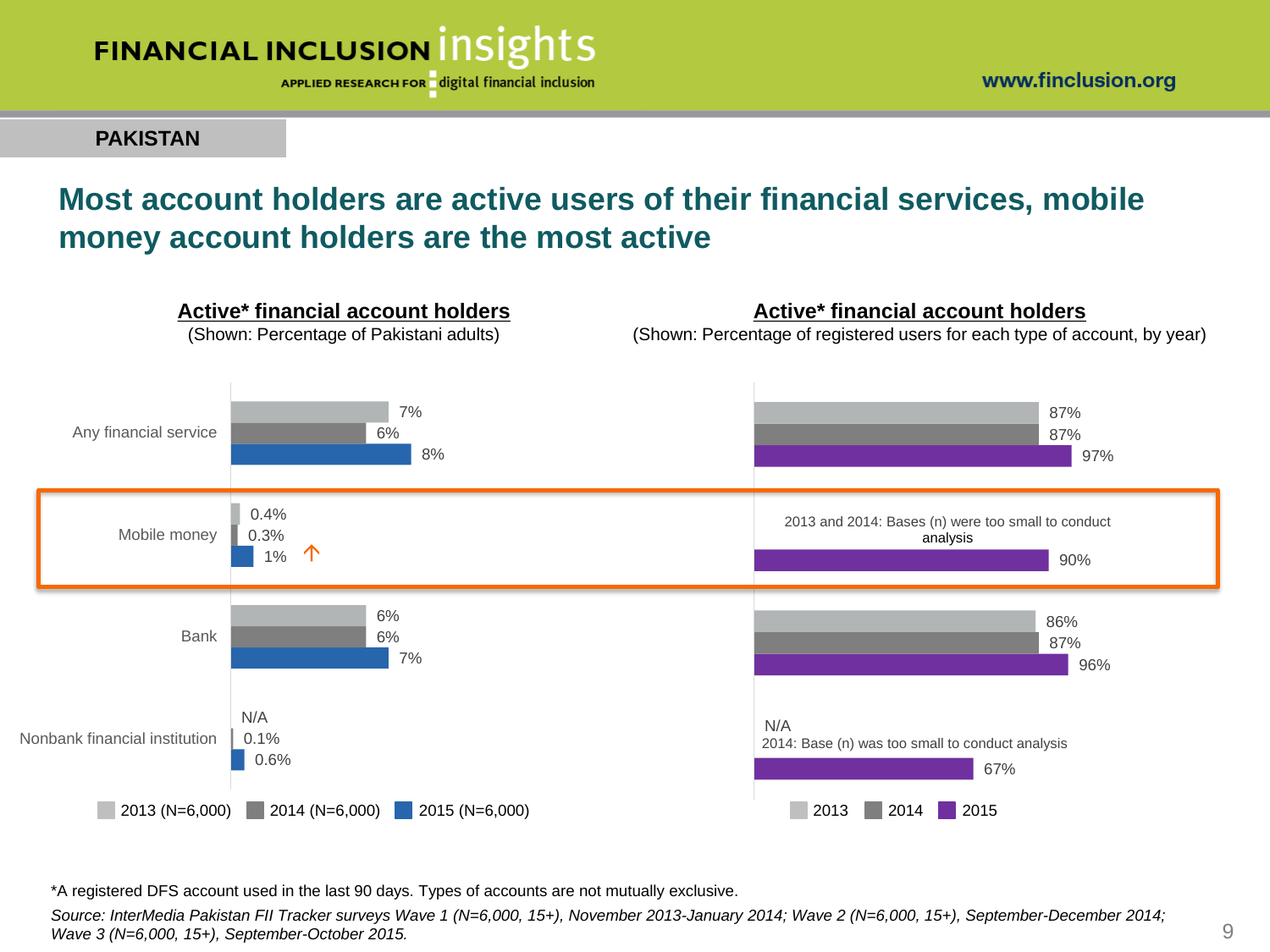

www.finclusion.org

#### **PAKISTAN**

## **More adults are now using both bank and mobile money services rather than just one of the services**



*Percentages shown in this slide include credit-only bank accounts and bank services.* 

*Source: InterMedia Pakistan FII Tracker surveys Wave 2 (N=6,000, 15+), September-December 2014; Wave 3 (N=6,000, 15+), September-October 2015.*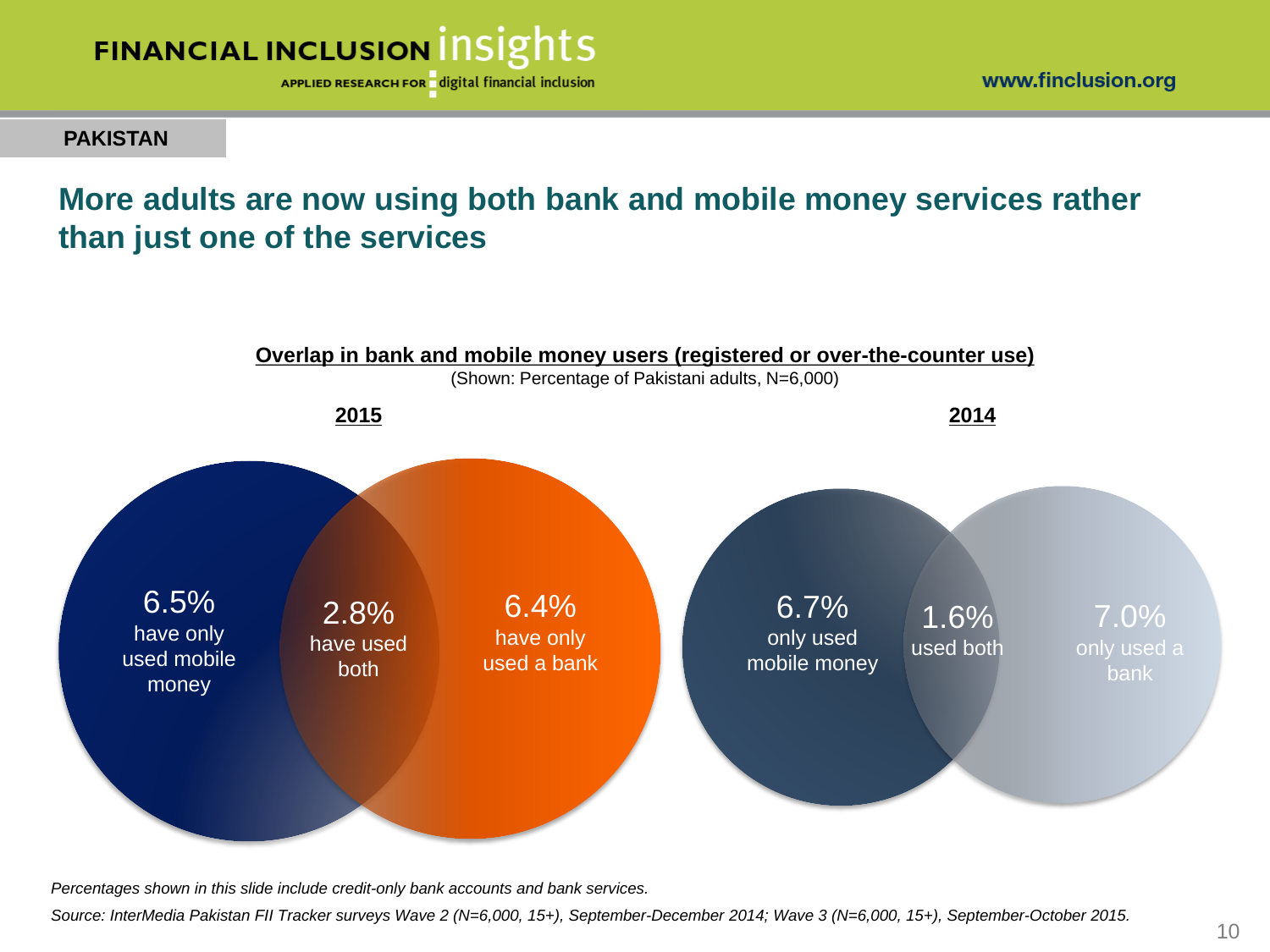

APPLIED RESEARCH FOR digital financial inclusion

#### **PAKISTAN**

## **More consumers are also utilizing advanced mobile money services, vs. previous years**



#### Due to the changes in the questionnaire some data points may not be directly comparable across years.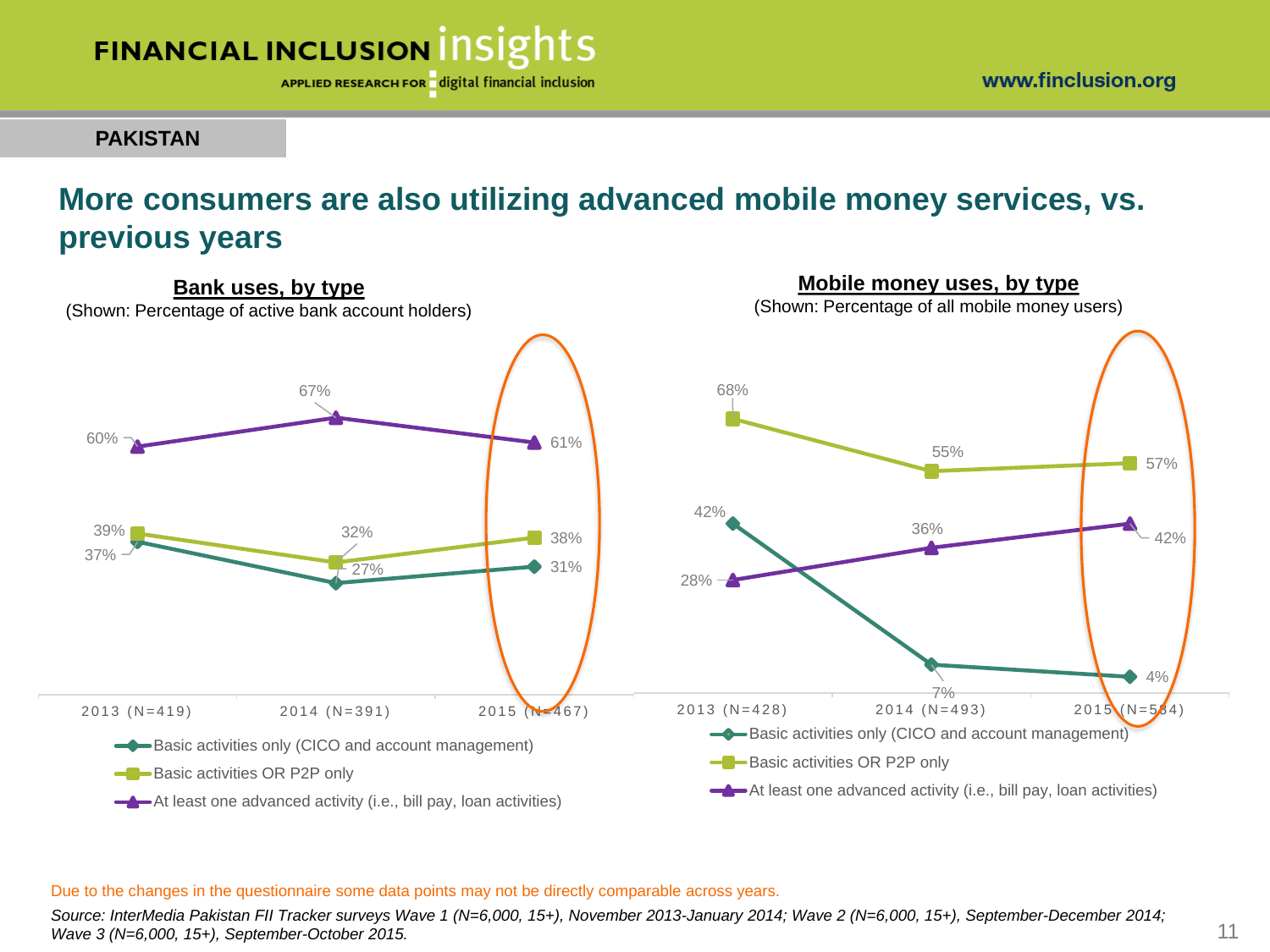

www.finclusion.org

#### **PAKISTAN**

## **There are disparities in active use by poverty level, urban/rural and gender**



**2015: Active account usage by demographic**

Types of accounts are not mutually exclusive.

*Source: InterMedia Pakistan FII Tracker survey Wave 3 (N=6,000, 15+), September-October 2015.*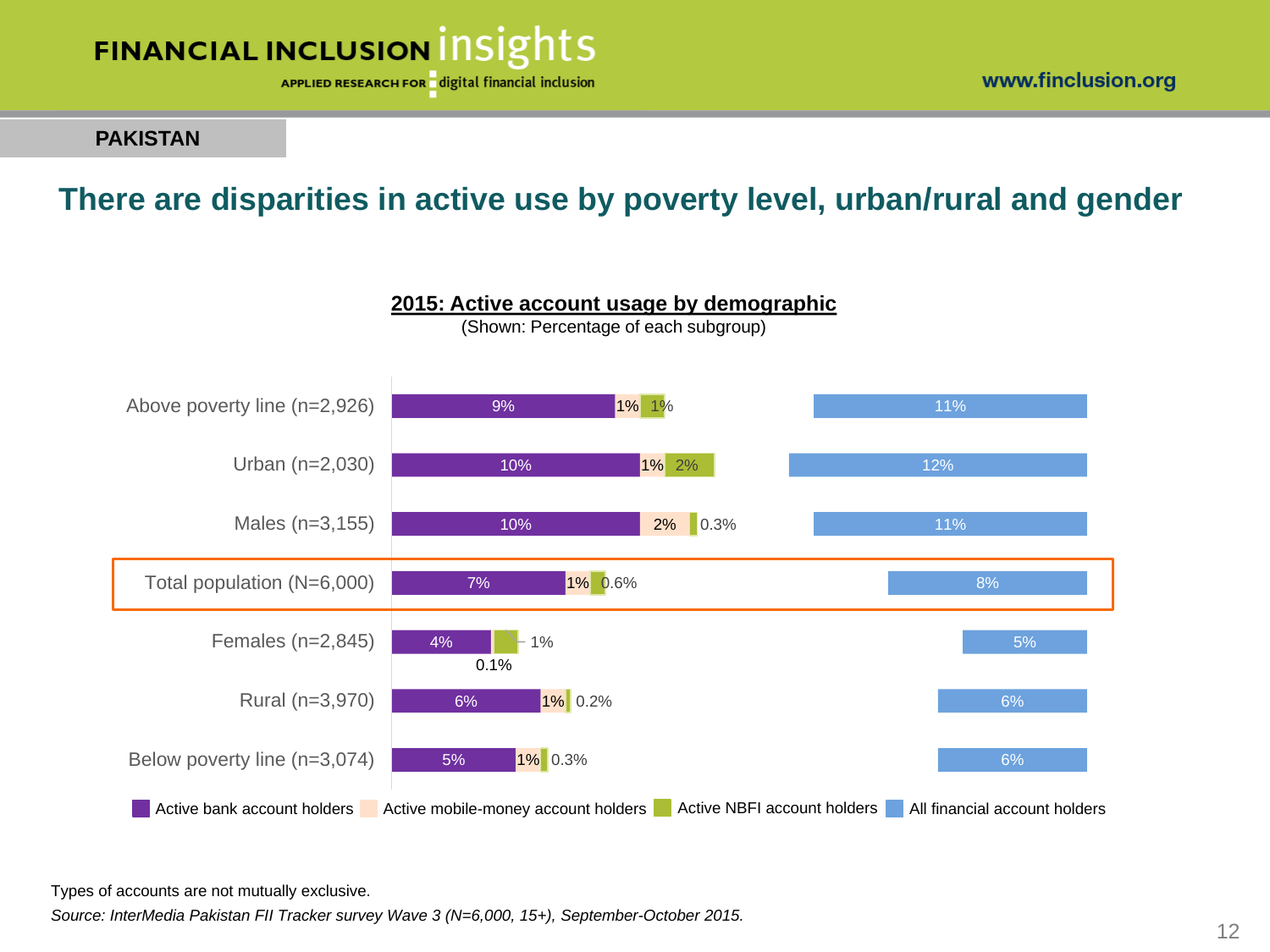

**PAKISTAN**

## **More adults know of a mobile money (MM) agent within 1 km of where they live than they do any banking point-of-service (POS)**



**2015: Proximity to points-of-service (POS) for financial institutions** (Shown: Percentage of Pakistani adults N=6,000)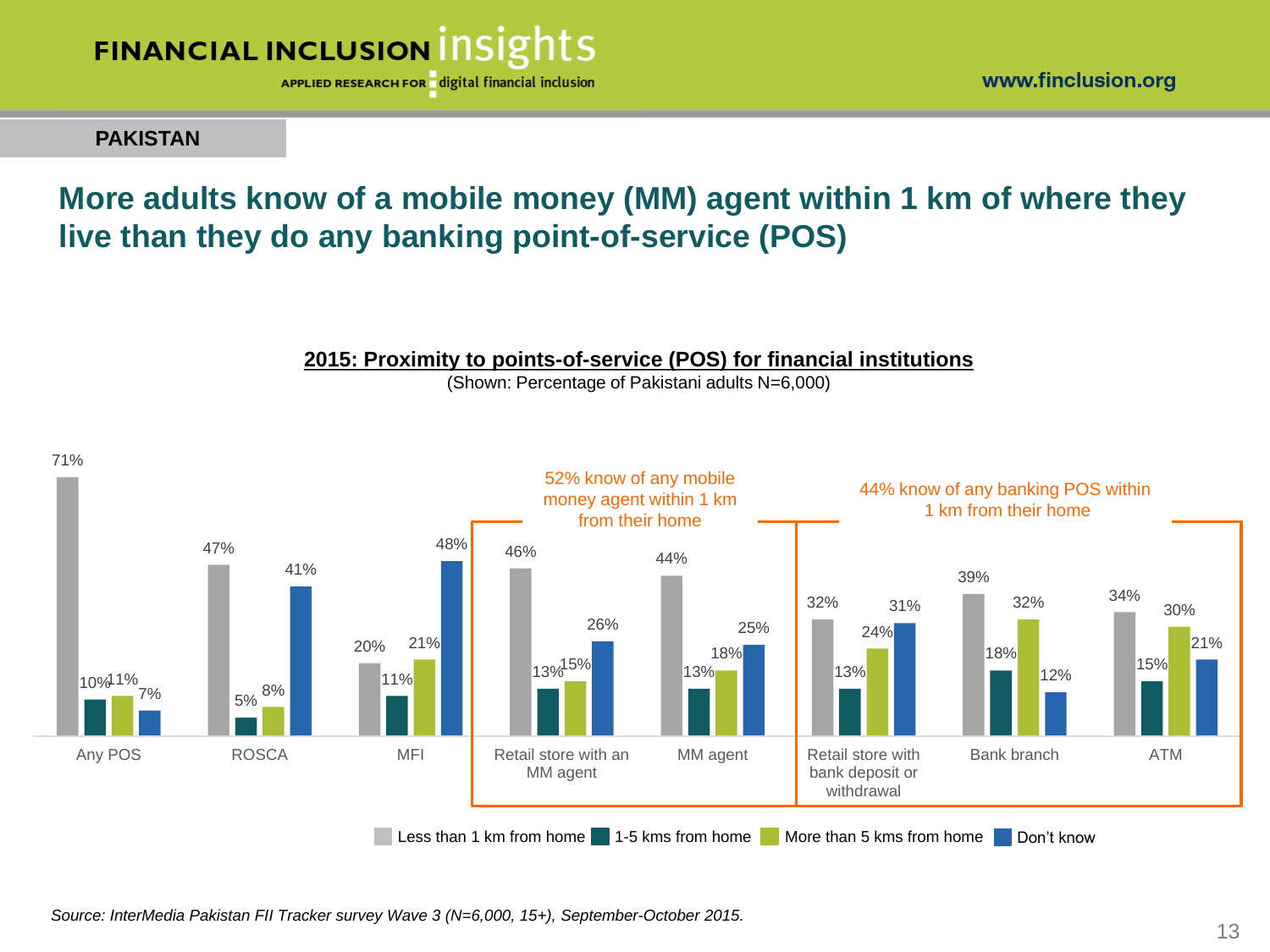APPLIED RESEARCH FOR digital financial inclusion

**PAKISTAN**

## **Lack of mobile phone competency is a key challenge to overcome in preparing Pakistanis for digital financial services use**



\*Identification documents (ID) necessary for registering a mobile money or a bank account include any form of ID that provides an individual's CNIC, Passport, NICOP, POC, or ARC number and their residential address, nationality and date of birth.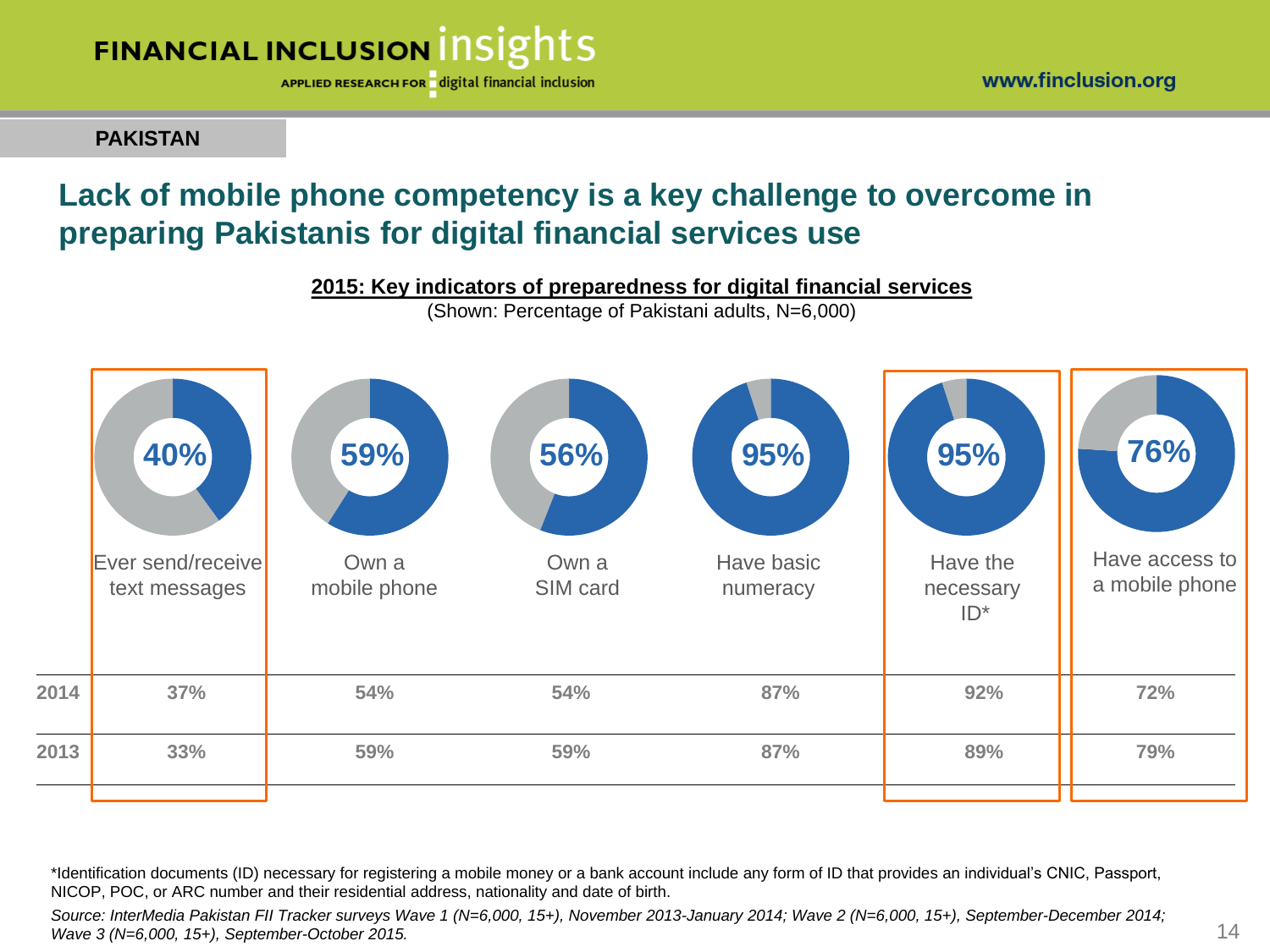APPLIED RESEARCH FOR digital financial inclusion

**PAKISTAN**

## **Awareness of mobile money providers remains high; it has not yet translated into widespread use**



\*Awareness of at least one mobile money provider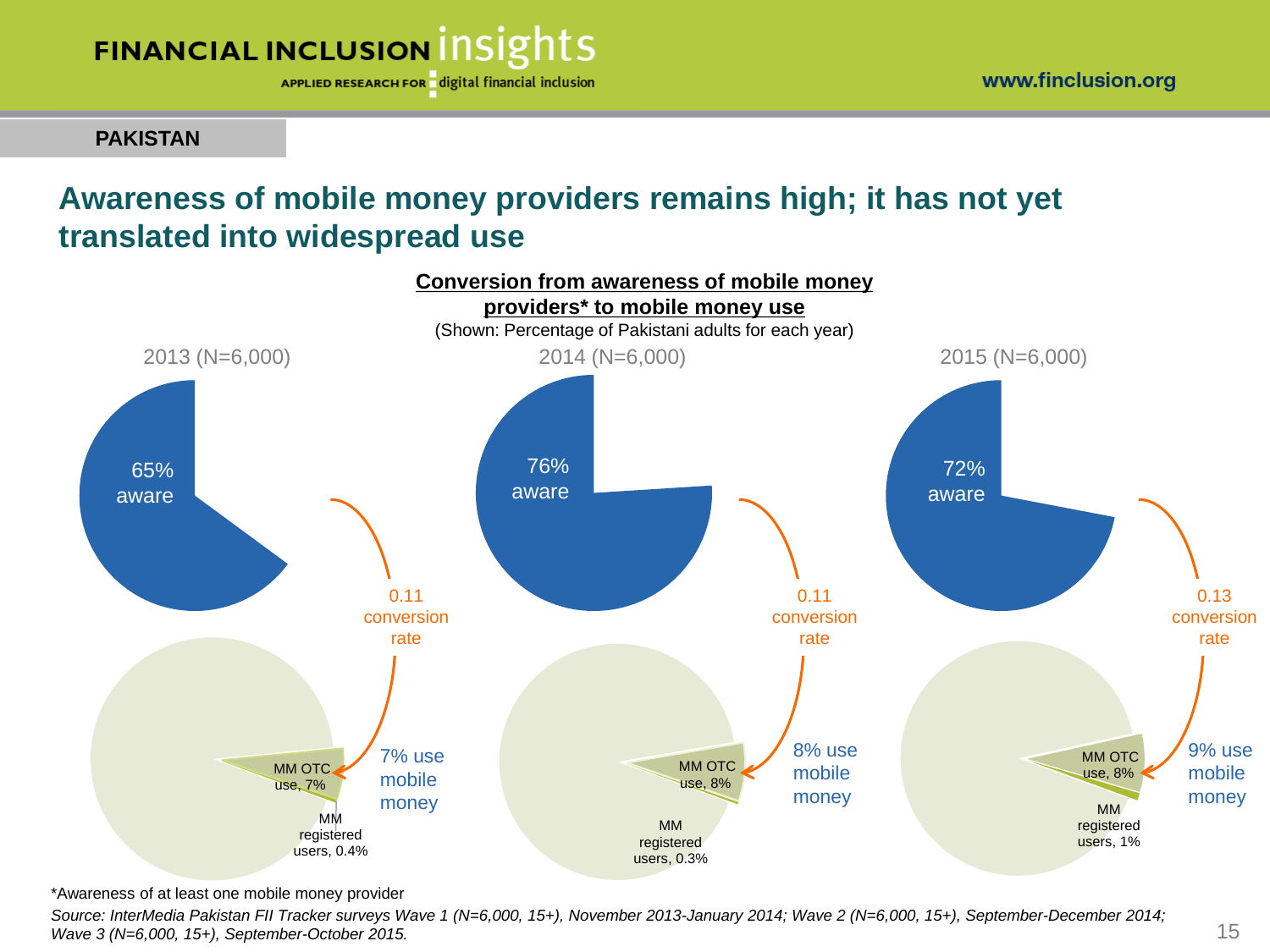

#### **PAKISTAN**

## **Marginal growth in mobile money use was seen across almost all demographics**



**Demographic trends for mobile money use** 

\*Categories are not mutually exclusive.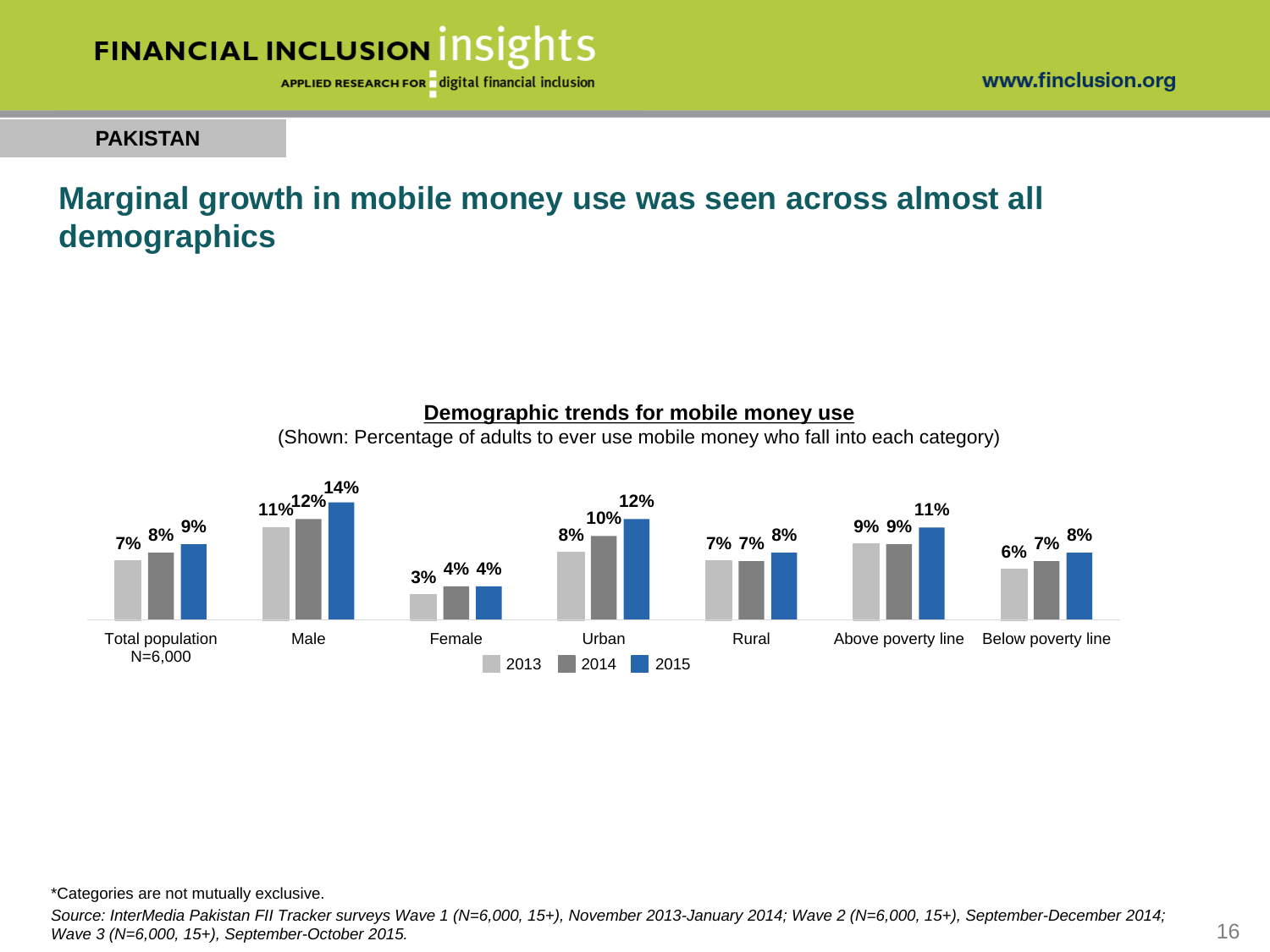APPLIED RESEARCH FOR digital financial inclusion

#### **PAKISTAN**

47%

of users have used at least one advanced mobile money function

## **Registered and over-the-counter (OTC) mobile money users primarily use the services to pay bills**



#### **2015: Advanced mobile money account uses**

(Shown: Percentage of registered and unregistered mobile money users)

Question allowed for multiple responses.

*Source: InterMedia Pakistan FII Tracker survey Wave 3 (N=6,000, 15+), September-October 2015.*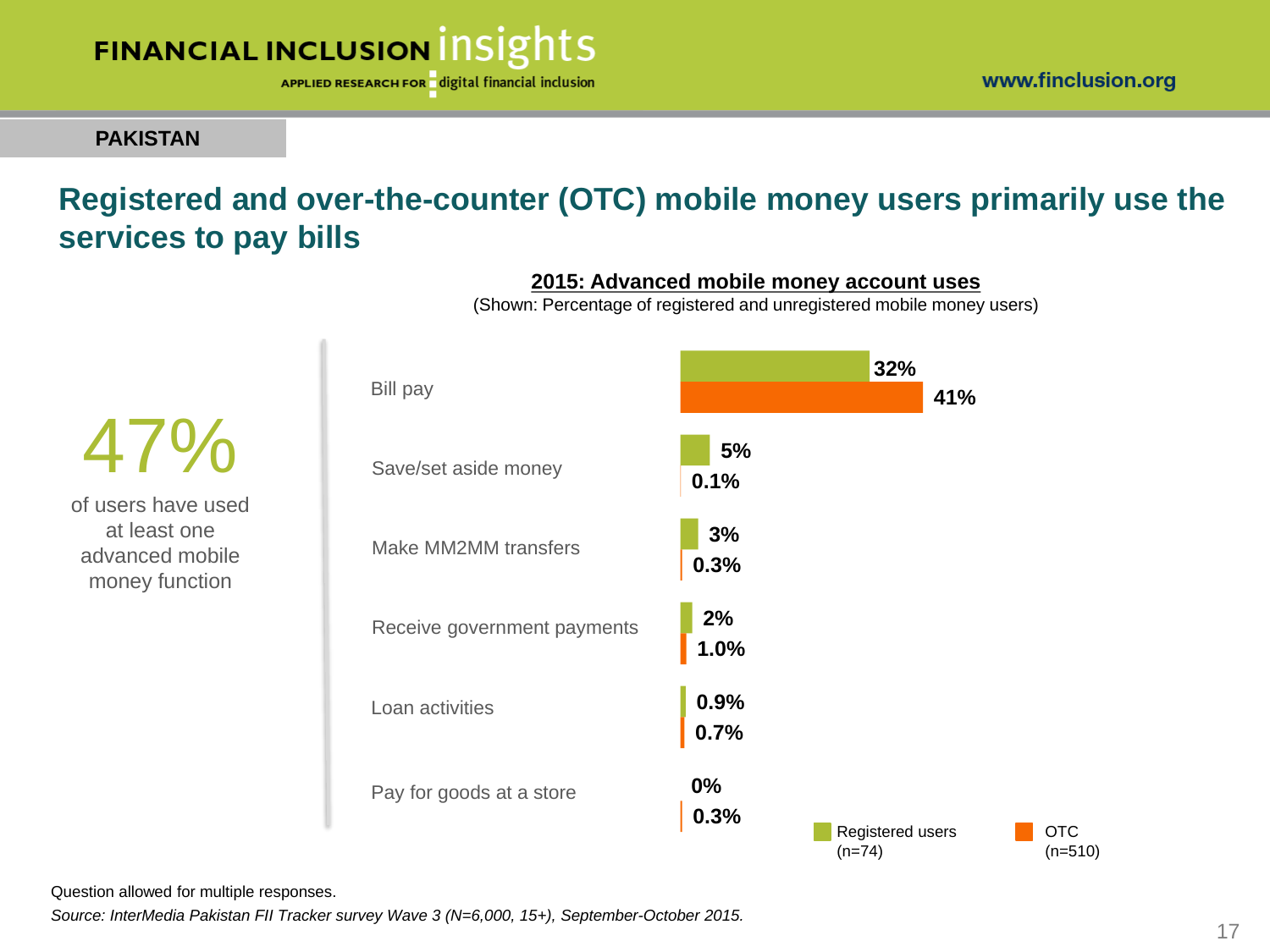

**PAKISTAN**

## **Several providers have a presence in the market, with one-third using a provider other than market leader Telenor**

#### **2015: Mobile money usage by provider**

(Shown: Percentage of mobile money users, n=584)



*Source: InterMedia Pakistan FII Tracker surveys Wave 1 (N=6,000, 15+), November 2013-January 2014; Wave 2 (N=6,000, 15+), September-December 2014; Wave 3 (N=6,000, 15+), September-October 2015.*

www.finclusion.org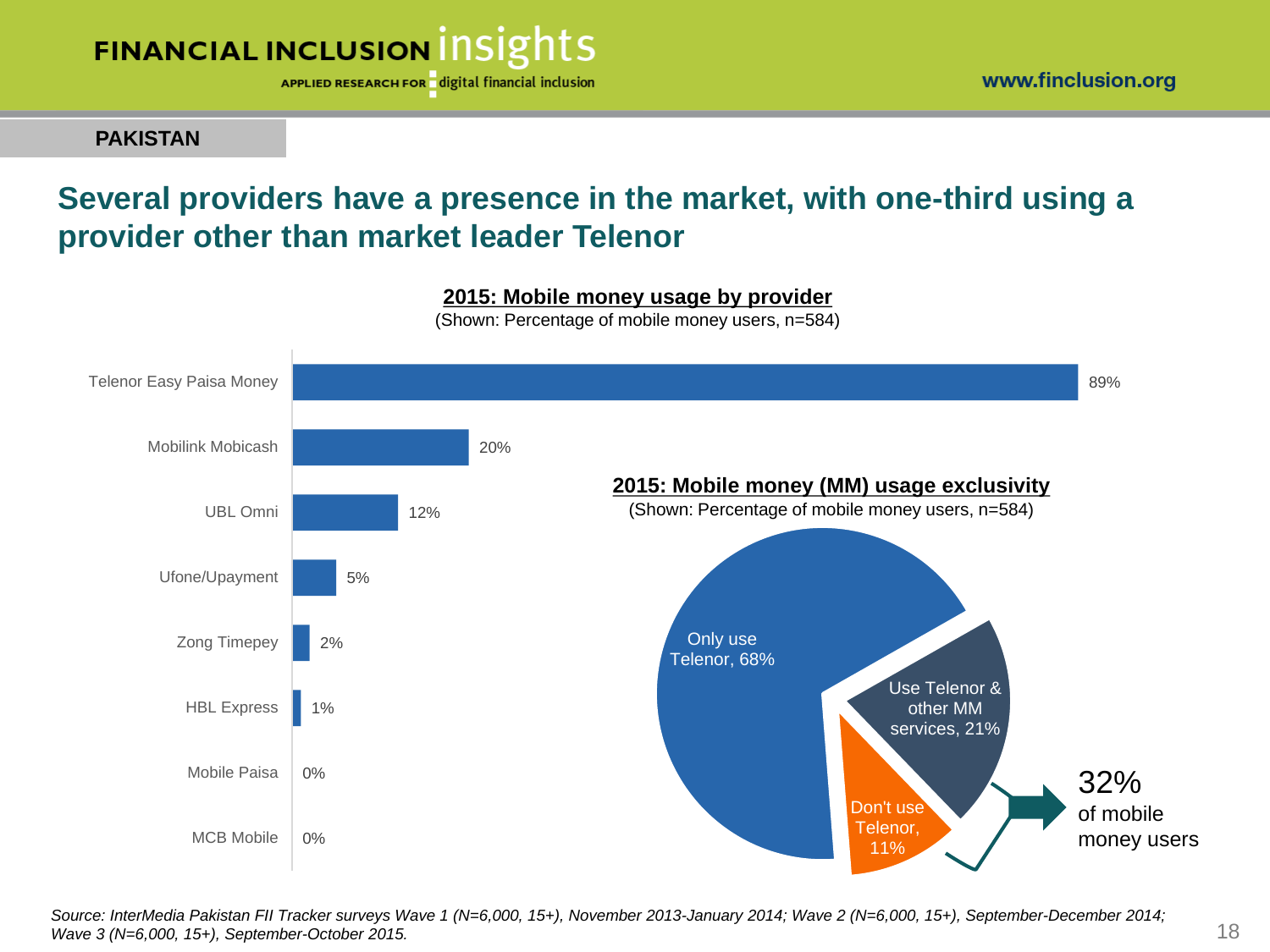APPLIED RESEARCH FOR digital financial inclusion

www.finclusion.org

#### **PAKISTAN**

## **Over-the-counter (OTC) users continue to make up the majority of mobile money users; lack of a perceived need is an obstacle to registered use**

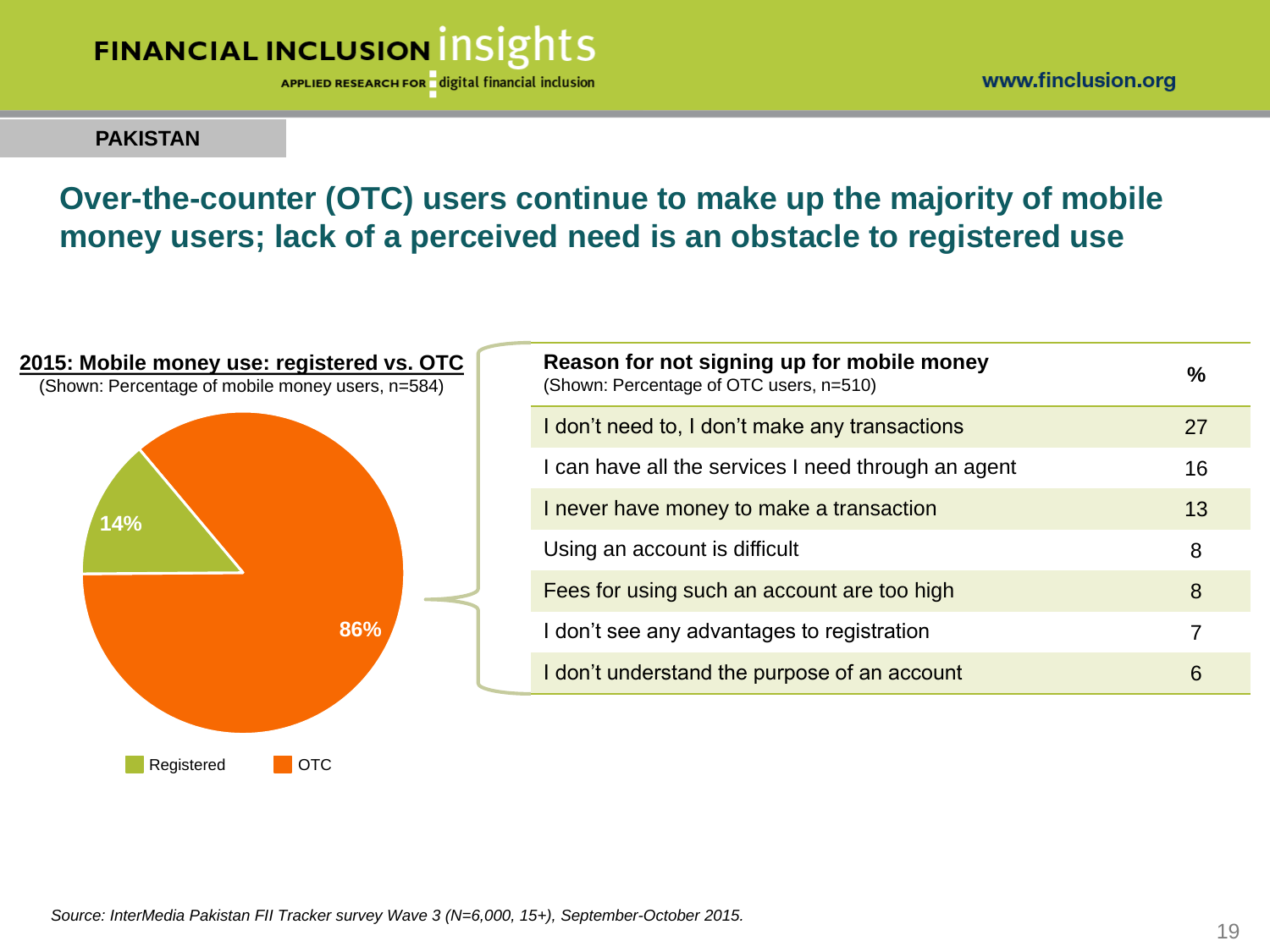

**PAKISTAN**

## **Awareness and use of mobile money value-added services is low; Telenor Easy Pay is the most widely known and used service**





(Shown: Percentage of those aware of VAS, n=455)

Question allowed for multiple responses.

*Source: InterMedia Pakistan FII Tracker survey Wave 3 (N=6,000, 15+), September-October 2015.*

www.finclusion.org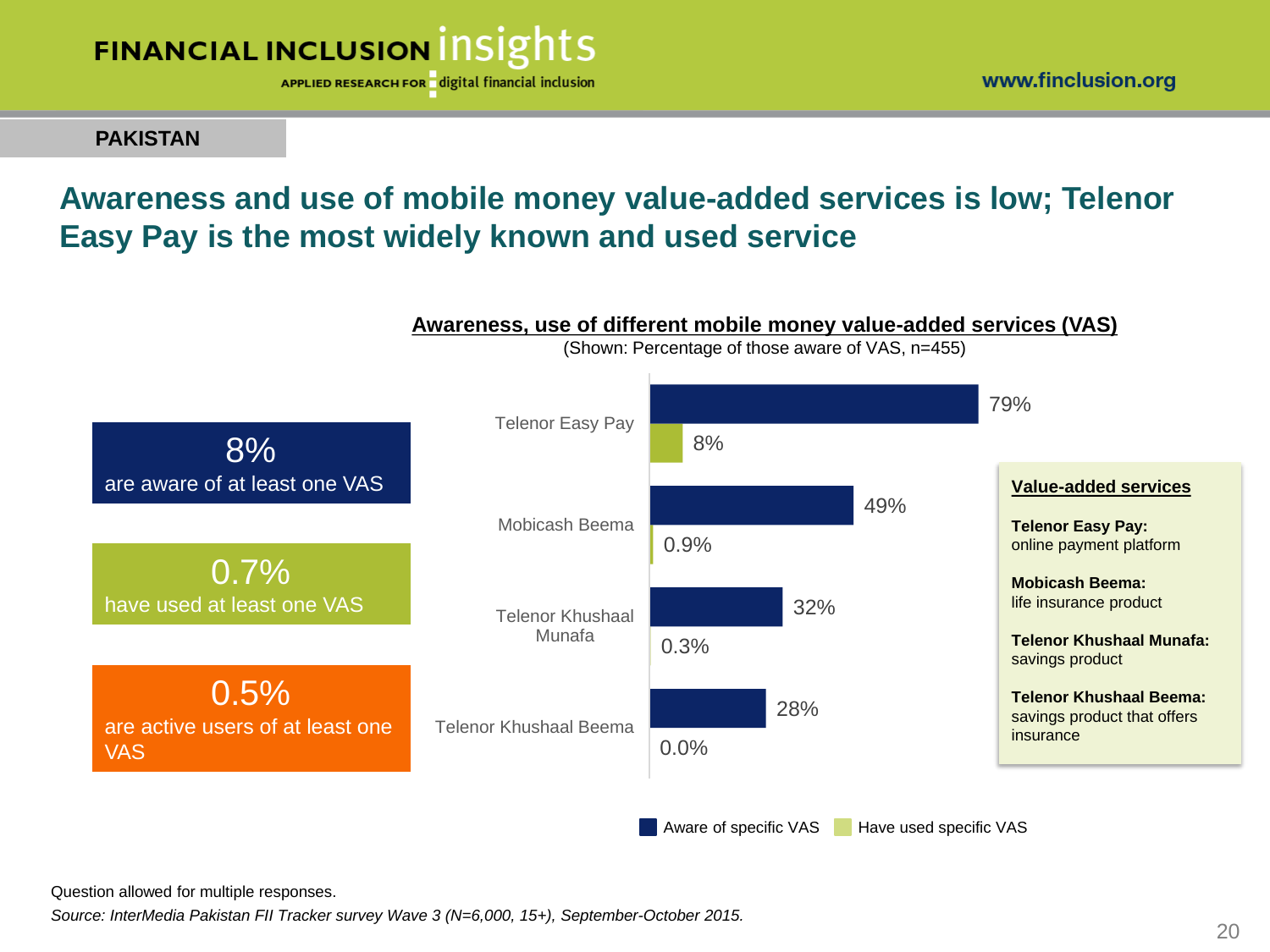

**36%**

**24%**

## FINANCIAL INCLUSION INSIGHTS

APPLIED RESEARCH FOR digital financial inclusion

#### **PAKISTAN**

## **Active bank account holders utilize their accounts for an array of advanced functions**

**9% 8% 5% 4% 3% 2% 2%** Investment activity Save/set aside money Bill pay Receive wages Loan activity Make bank2bank transfers Receive G2P payments Pay for large acquisitions Pay for goods at a store

#### **2015: Advanced bank account uses**

(Shown: Percentage of active bank account holders, n=467)

61% of active registered users have used at

least one advanced function through their accounts

Question allowed for multiple responses.

*Source: InterMedia Pakistan FII Tracker survey Wave 3 (N=6,000, 15+), September-October 2015.*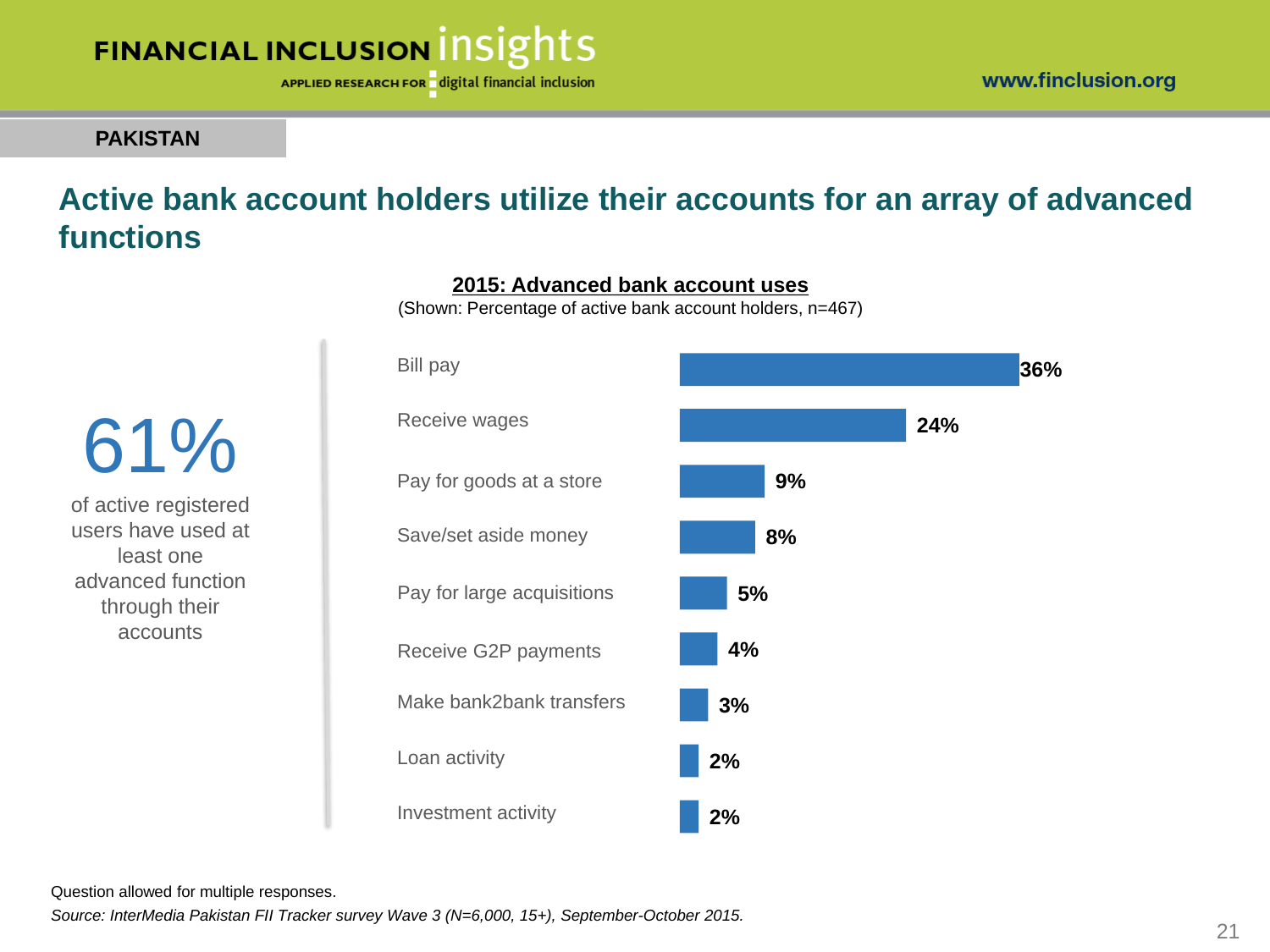APPLIED RESEARCH FOR digital financial inclusion

#### **PAKISTAN**

## **Active digital stored-value account ownership increased between 2014 and 2015, but use of these accounts for beyond-basic services did not change**

| <b>Main FSP Indicator</b>                                                         | 2014   | 2015          | <b>Base Definition</b> |  |
|-----------------------------------------------------------------------------------|--------|---------------|------------------------|--|
|                                                                                   | $\%$   | $\frac{0}{0}$ |                        |  |
|                                                                                   | Base n | Base n        |                        |  |
| Adults (15+) who have active digital stored-value accounts                        | 6%     | 8%            | All adults             |  |
|                                                                                   | 6,000  | 6,000         |                        |  |
|                                                                                   | 4%     | 5%            |                        |  |
| Poor adults (15+) who have active digital stored-value accounts                   | 3,102  | 3,074         | All poor               |  |
| $Rural women (15+) who have active digital stored-value accounts$                 | 2%     | 3%            | All rural females      |  |
|                                                                                   | 1,760  | 1,745         |                        |  |
| Adults (15+) who have active digital stored-value accounts and use them to access | 4%     | 3%            | All adults             |  |
| other financial services (beyond basic wallet, P2P)*                              | 6,000  | 6,000         |                        |  |
| Poor adults (15+) who have active digital stored-value accounts and use them to   | 3%     | 2%            | All poor               |  |
| access other financial services (beyond basic wallet, P2P)                        | 3,102  | 3,074         |                        |  |
| Rural women (15+) who have active digital stored-value accounts and use them to   | 0.9%   | 0.7%          | All rural females      |  |
| access other financial services (beyond basic wallet, P2P)                        | 1,760  | 1,745         |                        |  |

Digital stored-value accounts: accounts in which a monetary value is represented in a digital electronic format and can be retrieved/transferred by the account owner remotely. For this particular study, DSVAs include a bank account or NBFI account with digital access (a card, online access or a mobile phone application) and a mobile money account.

*Source: InterMedia Pakistan FII Tracker surveys Wave 2 (N=6,000, 15+), September-December 2014; Wave 3 (N=6,000, 15+), September-October 2015.*